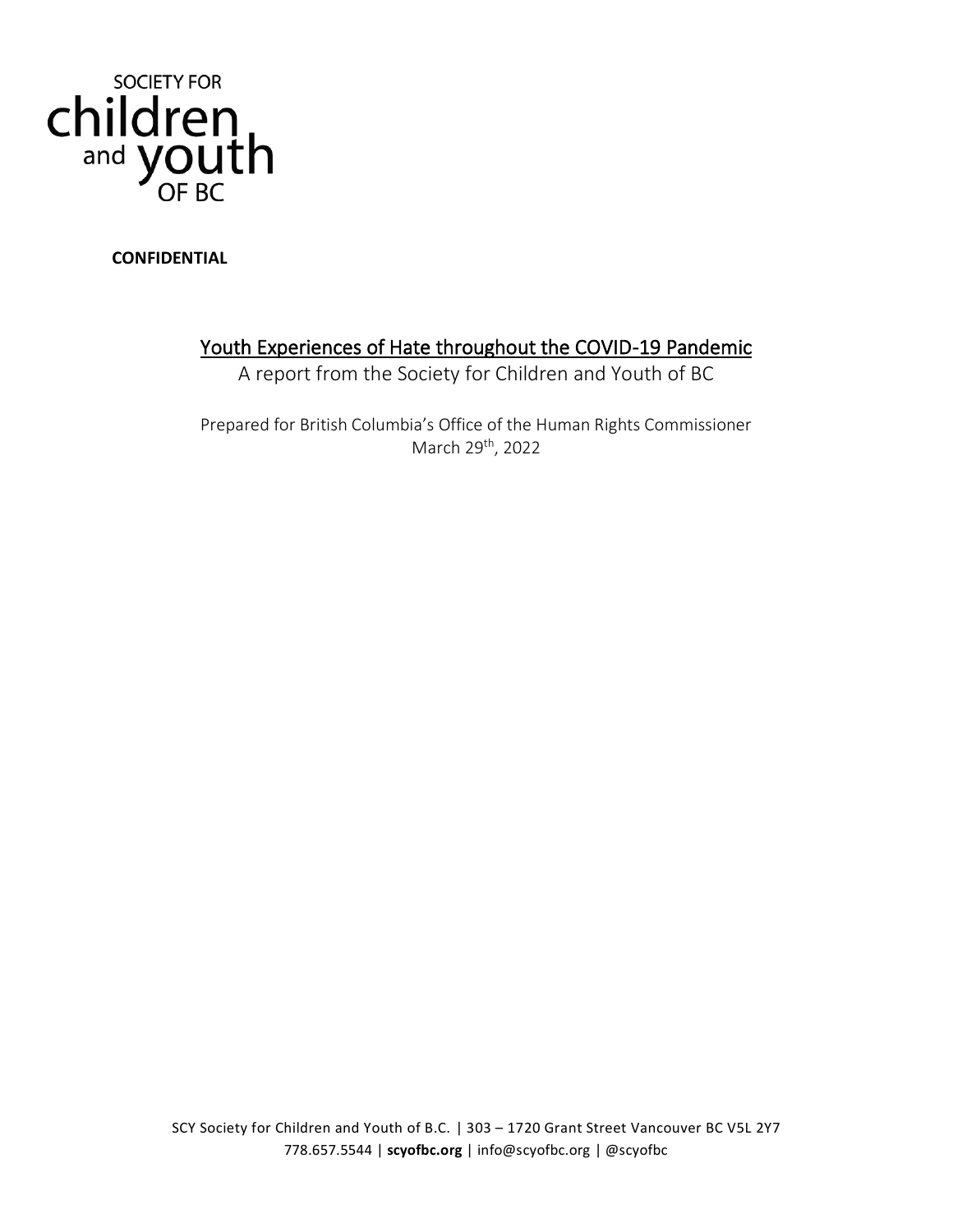# **About the Society for Children and Youth of BC**

The Society for Children and Youth of BC is a not-for-profit organization based in Vancouver that serves children province-wide. Our mission is to foster the well-being and resilience of children and youth in British Columbia through the advancement of their civic, political, economic, social, cultural and legal rights. Having been in operation for over 45 years, we have a rich history of work and a proven track record of success.

Our current primary projects include Child and Youth Friendly Communities (CYFC), Child Rights Public Awareness, and the Child and Youth Legal Centre. The Child and Youth Legal Centre provides free legal services directly to young people under 19, with a particular focus on vulnerable, immigrant, and Indigenous children and youth. This is an essential service which is not offered by anyone else in BC for non-criminal cases. Our Child Rights Public Awareness campaign delivers workshops and educational materials on children's rights to youth and adult stakeholders throughout the province, with materials available in 7 different languages. Finally, the CYFC program works with young people and municipalities to help build better cities for children and youth through consultation and programming directly for children regarding various planning initiatives.

# **About this Report**

We brought the idea of contributing to this Inquiry to our Youth Advisory Committee (YAC) in February, who were keen to participate and share their experiences. The YAC is a group of 10 youth between the ages of 12-18 from a diversity of backgrounds and located throughout the province, but primarily in the Lower Mainland. The report focuses on the experiences and ideas the Committee shared, with additional input provided by our staff who are direct service providers - including lawyers, social workers, and our Child and Youth Advocate.

Information was collected from the Youth Advisory Committee through a recorded 1-hour group conversation over Zoom, where Committee members freely discussed the Inquiry questions and their responses. Information was collected from SCY staff through 1-on-1 phone or video interviews and supplemented through a review of our collected statistics and data on inquiries.

This report is intended to reflect the experiences we have seen directly through the Child and Youth Legal Centre and our Youth Advisory Committee. The experiences we focus on in our report should not be taken as the ones we view as most important or significant; rather, they reflect what we had the most direct experience with.

# **Experiences of Hate**

Since the pandemic, SCY's Child and Youth Legal Centre has seen a mild increase in inquiries related to, and youth experiences of, hate incidents. The Centre tracks statistics about the general category of all inquiries received; in 2020 the Centre saw an increase in inquiries related to mental health and human rights as compared to 2019. In 2021, inquiries related to mental health remained steady compared with 2020, inquires related to human rights significantly increased, and inquires related to bullying also increased. Numerous other factors were changing at the Centre throughout these years, including increased staffing and greater public awareness of the service, and it is impossible to know whether the pandemic had a causal effect on these changes.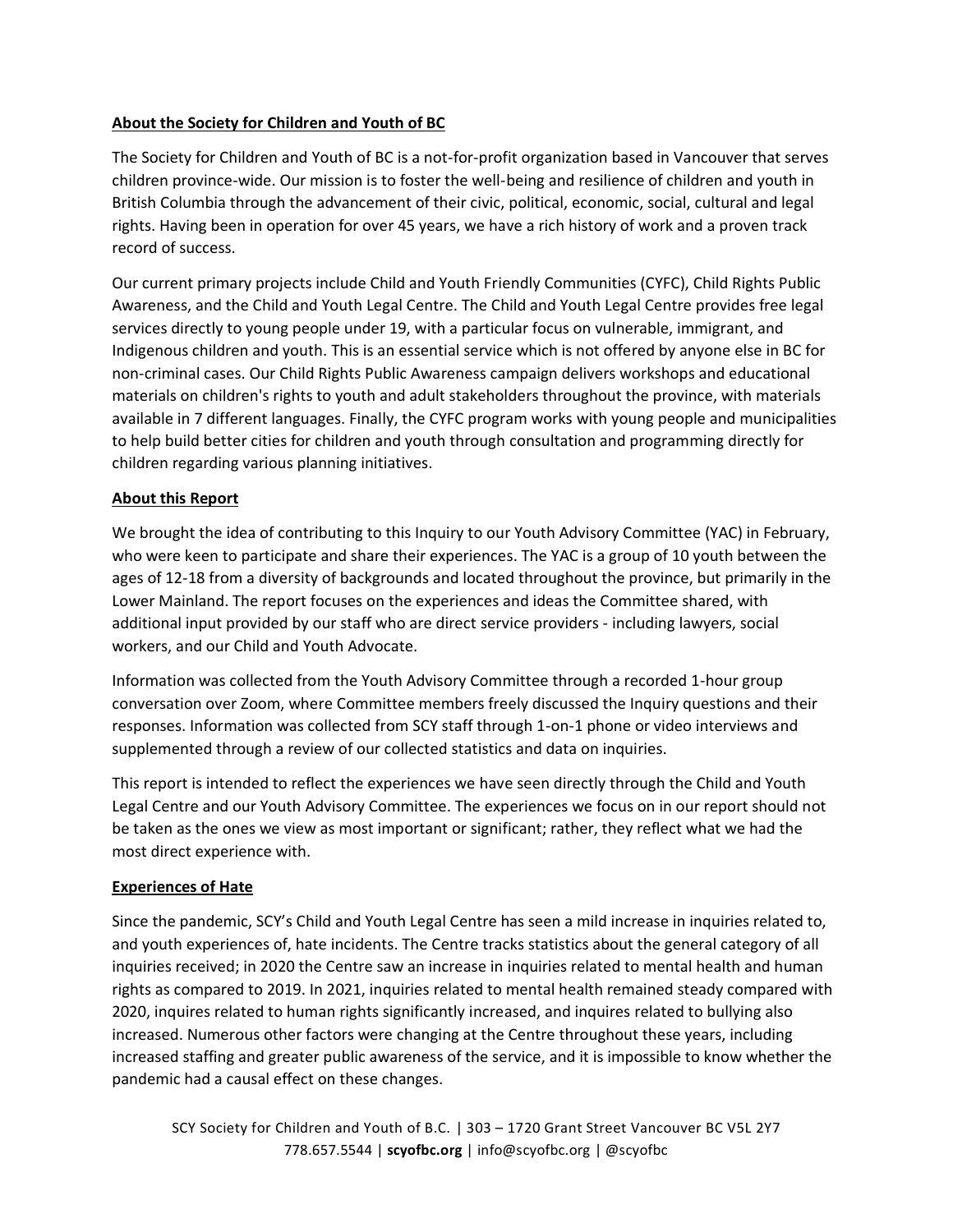Anecdotally, organization staff generally report a mild increase in incidences of hate either being the primary inquiry of a young person or being mentioned or expressed over the course of seeking assistance for a separate or unrelated matter. Staff mention a pattern where youth clients have described experiences staff would categorize as instances of hate, but the client does not use this language themselves.

Several experiences discussed stemmed directly from the pandemic, including issues related to mask wearing, vaccination, personal risk assessment and public health orders.

Many Youth Advisory Committee members identified the truckers "Freedom Convoy" protest as an experience of hate they witnessed, and staff also mentioned this being discussed by other youth clients. Young people described the Convoy as scary and stressful to witness. YAC members were not sure whether the Convoy was an "incidence of hate" as defined for the purposes of the Inquiry because they weren't quite sure who the person or group of people targeted by the protest was. However, they felt that the protest was broadly hateful, and some described it as "directed at no one" and "directed at everyone."

Hateful incidents related to mask wearing were the most discussed experience amongst the Youth Advisory Committee. Many members had witnessed or been the target of hateful comments about masks. Members described witnessing verbal arguments and sometimes physical altercations between strangers in a variety of public spaces, particularly on public transit, related to compliance with masking. Those who were frequent transit users described some apprehension in the environment because it is hard to move away from someone who might be bothering you. One member described an experience of being yelled at by strangers for wearing a mask with her friends. Sometimes these altercations were followed up with comments about vaccination, such as "Oh you must be vaccinated too!" said as an insult or explanation for poor behaviour. In terms of impacts, members talked about how masks can become a statement about your values and no matter what you do, you're making a statement.

Hate incidents related to vaccination status were also discussed both by the YAC and staff. Like others, young people have experienced hate directed towards unvaccinated people by those that are vaccinated, and vice versa. A position that is more unique to children and youth is parental involvement in healthcare decision making. The Legal Centre has fielded inquiries from youth with a wide variety of views on vaccination who are unsure what their rights are in circumstances when their views differ from that of their parents. Young people with strong opinions about vaccination may feel dehumanized or degraded by a parent forcing or pressuring them to take an action that goes against their views. Even for young people who don't feel strongly one way or another, if their parents do not share the same views on vaccination, they are caught in the middle of a broad societal dispute. Their action or inaction can be automatically viewed by an upset parent as taking a side, and some experience immense pressure and hateful behaviour as a result.

Some young people and staff described feeling or experiencing a reluctance on the part of adults to be around kids, particularly in the period before vaccines were broadly available to younger people. Because young people couldn't be vaccinated during this period, and because they may attend school, play sports, or participate in other in-person activities, some felt that certain adults viewed them as high-risk contacts or virus carriers. There might be a reluctance on the part of their parents' friends to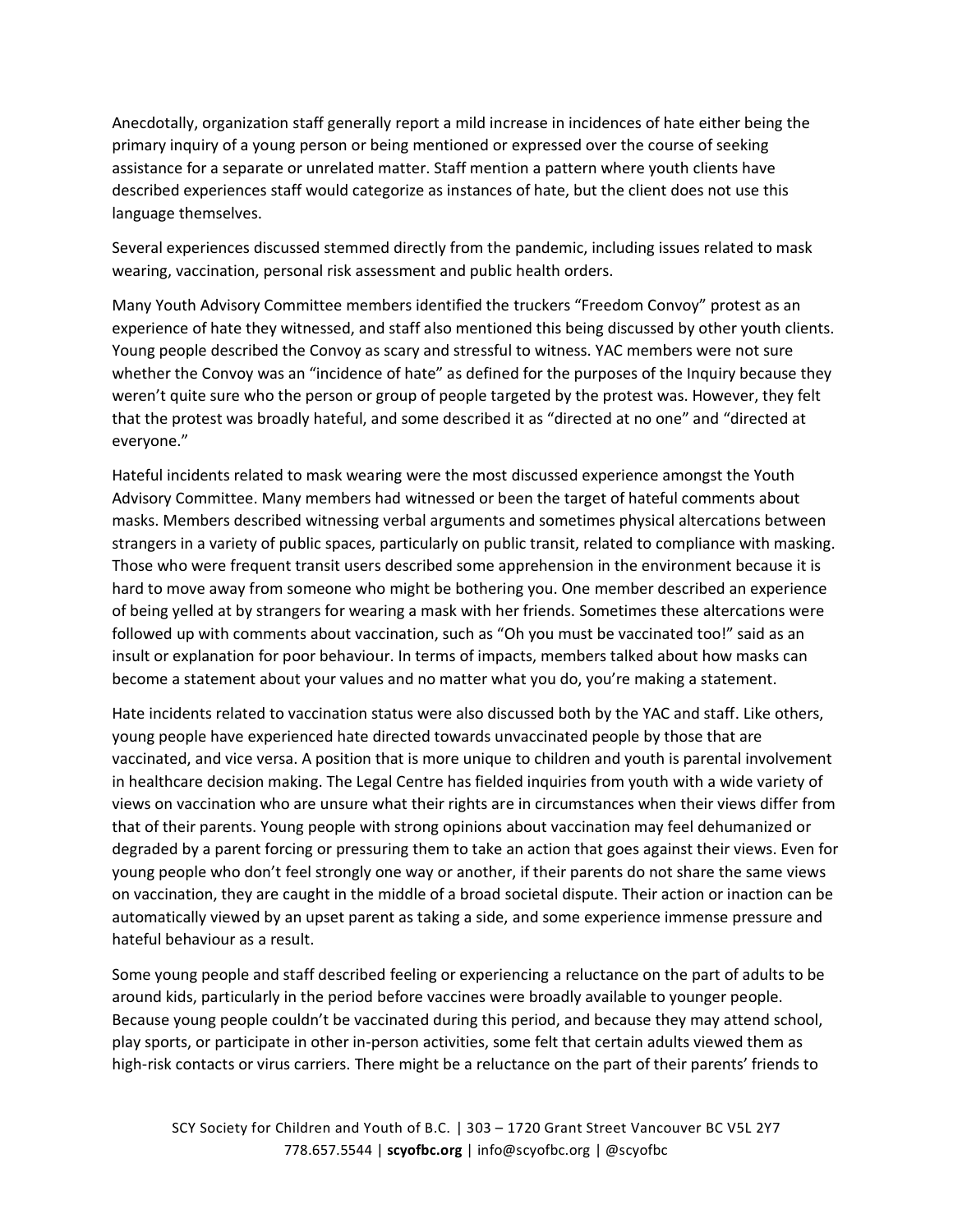come over if the kids were home, for example. Some staff described noticing this attitude amongst adults they knew as well, though not in their professional capacity at SCY.

YAC members also discussed anti-Asian hate incidents and particularly ones they had seen or heard about on the news, such as unprovoked attacks in downtown Vancouver. Some members said that even though they hadn't been personally targeted by anti-Asian hate during the pandemic, hearing about it has made them feel more aware and conscious of being Asian. Some expressed a changed perception of their city since seeing a rise in anti-Asian hate, and more reluctance to go out alone or at night.

## **Role of the Pandemic**

YAC members discussed what role they thought the pandemic might have played in rising instances of hate in the province. Many described it as a time of fear, isolation, and instability all of which they identified as potential contributors to rising hate, particularly because these feelings might lead to a desire to find someone to blame.

Virtual school and the online realm was a large topic of discussion for the YAC. They talked about the pandemic being isolating and the virtual school experience leading to doing a lot of socializing online, both positive and negative. There was a general sense that online comments or movements, either good or bad, aren't taken very seriously by adults. They felt things were misconceived to be "just a trend" because they were online and should be taken more seriously.

Some also expressed an increase in "cliquey" or insular behaviour arising out of the need to keep to close contacts during the pandemic. They expressed more hesitancy about hanging out with people they don't know well, because they have apprehensions about whether they are vaccinated, how risky their behaviours are, etc.

Some members expressed that they and/or their friends are more scared to go out alone or at night since the pandemic, because they are worried about being the target of racism or other hate. They expressed sadness about this and a hope that things will be turned around soon.

In terms of impacts unique to youth, one topic discussed was increased awareness of current events and particularly "negative" or scary things happening in the world. Members expressed feeling more aware of systemic inequities and global issues now than they were prior to the pandemic and feeling a greater need to stay on-top of current events and be engaged and involved. This desire to be engaged was partly positive, but also derived from reduced trust in adults and the government. One member expressed wanting to leave the world "better than we found it" and not feeling that previous generations have been doing that for them.

Members also talked about a growing sense of anxiety and stress and feeling hyper-aware of their surroundings. They wondered whether other young people were experiencing this, and whether the Inquiry would report on rising mental health issues for youth. Particularly around mental health issues, members felt frustrated about seeing "band-aid solutions" to systemic issues and a desire to see root causes better addressed. When asked for their feelings about the future, many members identified with feeling mildly hopeful but also very uncertain, and others said they felt mostly pessimistic. None identified with being "very hopeful." One described thinking about the future as "walking on eggshells" and another said since the pandemic they feel more focused on the present and less able to plan for the future.

SCY Society for Children and Youth of B.C. | 303 – 1720 Grant Street Vancouver BC V5L 2Y7 778.657.5544 | **scyofbc.org** | info@scyofbc.org | @scyofbc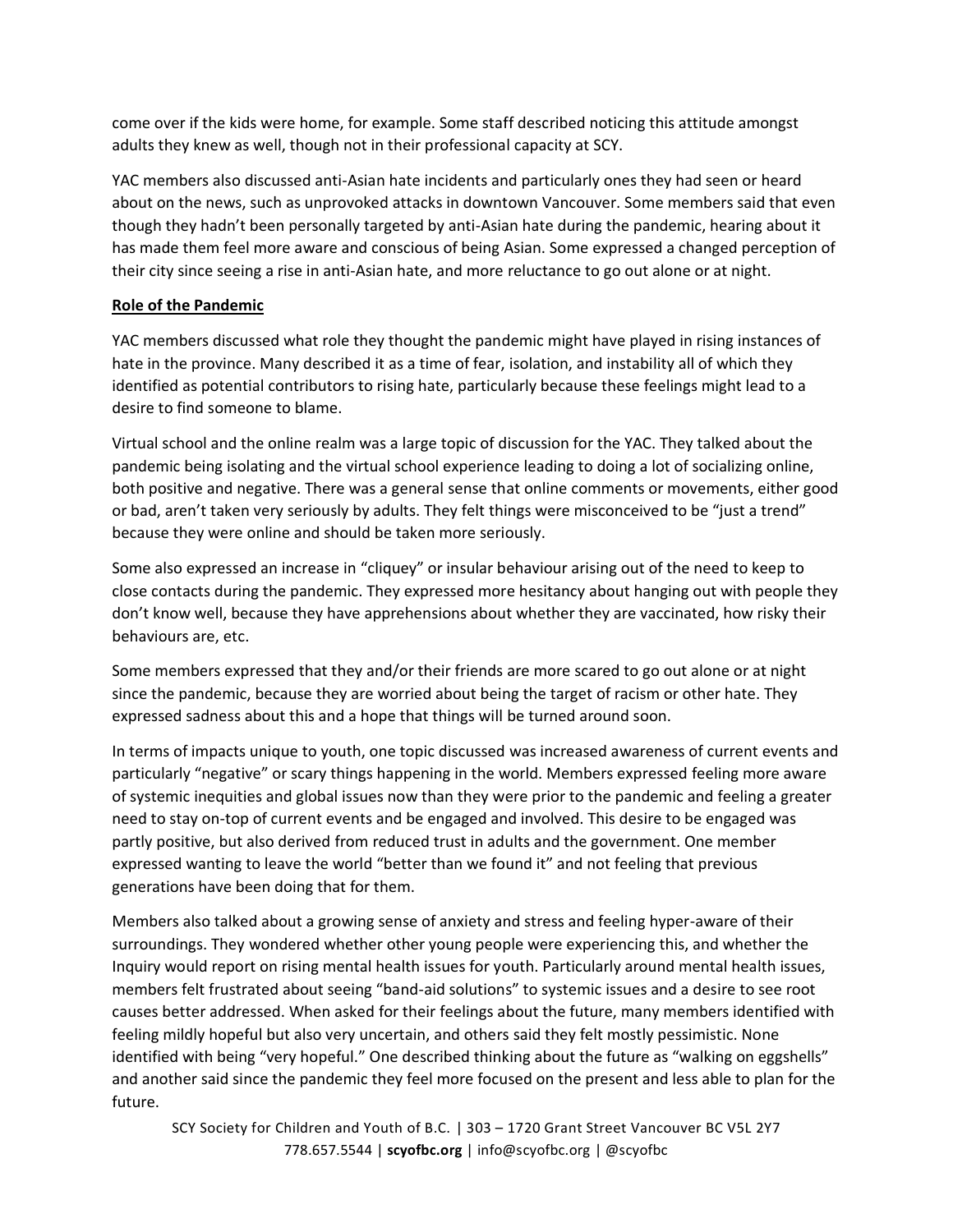## **What Could Have Been Done Differently**

Taking things that happen online more seriously was a significant request from YAC members. Some felt that hateful comments, violent threats, or other forms of harassment aren't given as much weight if they happen online or are thought of as "not part of real life." Members expressed it's easy to forget people are real people online, and you can become desensitized. When asked why they think adults don't take things online seriously, members talked about how Gen Z is strongly associated with social media and older people aren't, and that therefore social media may be thought of as "just a bunch of kids." This was related to a broader desire for young people in general to be taken more seriously and given more opportunities to participate in society.

Members also expressed a desire for the pandemic response to have been more serious from the start and expressed regret that more action wasn't taken more quickly in the beginning. They expressed confusion and frustration about changing public health orders and things going "back and forth" and "dragging out" over such a long period of time. This was identified as a contributor to growing anger and frustration and increased instability and stress. Around the issue of vaccination in particular, YAC members expressed frustration at the way things have gone and the divisiveness of the issue. Some expressed that they wish more education was done by the government to help make people comfortable and understand what vaccines are. Most were not aware of what, if anything, had been done to provide the public with education about vaccination.

### **Services and Mechanisms**

For the most part, YAC members were not sure of services or mechanisms to report hate or support people who have experienced it. There was discussion about the positive use of social media in these instances to share your story and find other people who identify with it. Some also knew of their school district's website for reporting hate or bullying at school, which they identified as positive because it is anonymous, focused on students and school faculty, and doesn't involve the police. Other members were also aware of services within their school like support and counselling that they could access by request. A challenge of school reporting mechanisms that was identified is reports not being taken seriously. Some members spoke about having personally reported or known friends to report issues between other students, and with teachers, and not having anything done. They said the process can be very slow to "get up the chain" and it can feel like there isn't much point in using this system. When asked about non-school resources, members identified the police non-emergency line and the existence of "hotlines and websites" although they weren't sure about specifics.

SCY staff are aware of a wide variety of services young people can access, including our own Child and Youth Legal Centre. Official reporting channels can be difficult to access for young people as there are significant barriers. For example, the BC Human Rights Tribunal process cannot be accessed by children independently – any complaint they are interested to make must be made by an adult on their behalf. A child may be able to make a report to the police independently, but there can be issues with how seriously the matter is taken. Young people struggle to be taken seriously in many contexts, including in the reporting of hate incidents. Through our Child and Youth Legal Centre SCY regularly supports young people with advocacy issues around getting their needs met, and we often find that the involvement of an adult increases the likelihood of success. We are glad to be able to provide this service but would like to see changes that enable young people to better advocate for themselves independently as well.